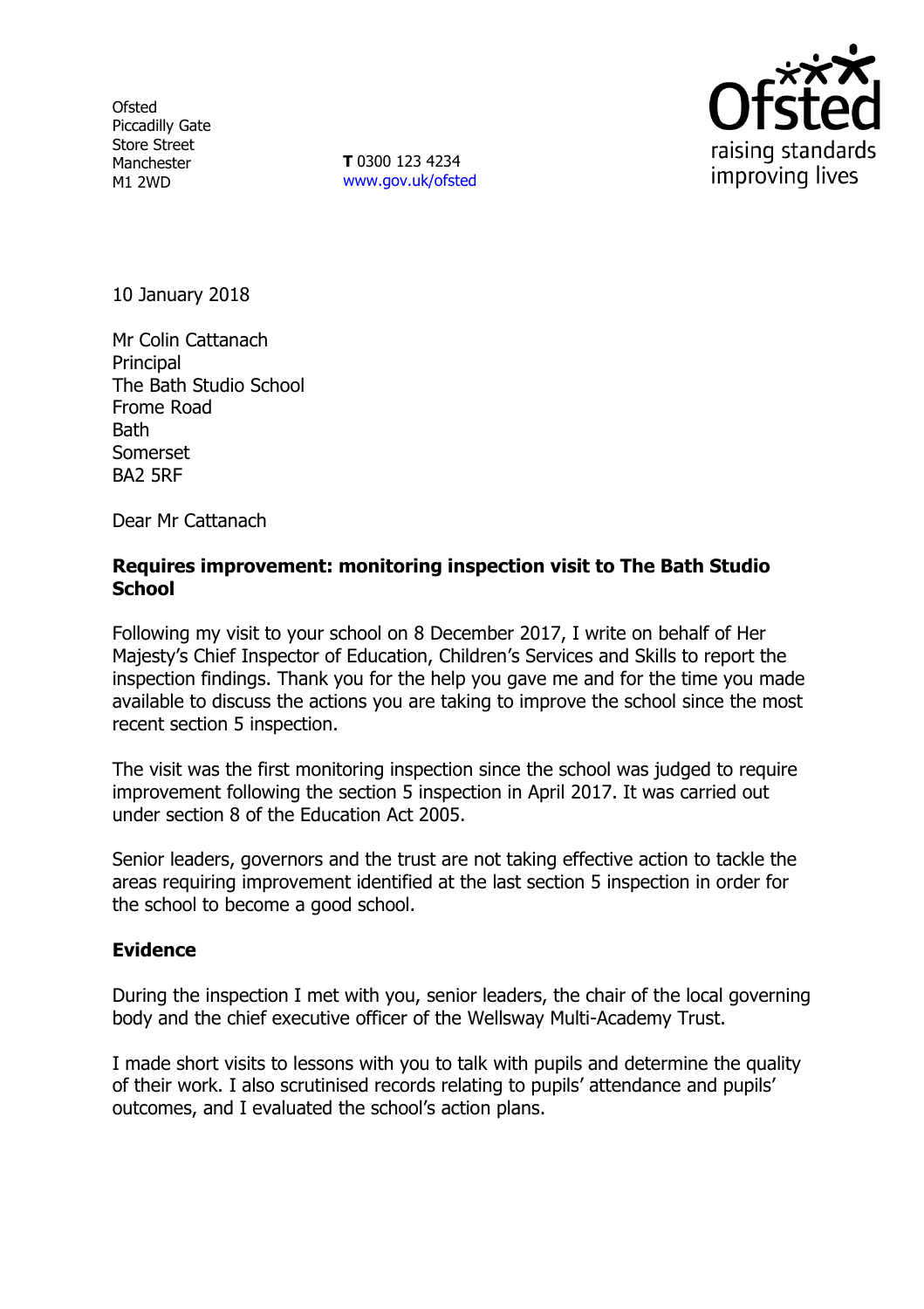

# **Context**

Since the section 5 inspection, you have reorganised the roles in the senior leadership team to ensure a greater focus on pupils' attendance. You have appointed a teacher with responsibility for pupils who have special educational needs and/or disabilities. You have recently begun to work with the principal of another school in the trust. She attends the school one day each week to provide support to improve the school.

## **Main findings**

You and your senior team have set out to address all of the areas for improvement identified at the previous inspection. However, progress has not been sufficient in the key areas of pupils' attendance, pupils' outcomes in key stage 4 and governance.

Since the inspection in April 2017, you have reorganised the monitoring of teaching, allocating more time to senior leaders to carry out this work. In the past, senior leaders were overgenerous in their judgements of teaching. Now there is a better link between leaders' evaluation of the quality of teaching and the outcomes being achieved by pupils. However, there is more work to be done to make sure that senior leaders' judgements are accurate.

You are acutely aware of the need to improve rapidly the rate of pupils' attendance. You have changed the allocation of roles in your senior team, making this area of work a high priority. There have been some successes with individual pupils, but the overall rate of attendance has not improved. A high proportion of pupils are persistently absent from school. Your senior team, and those teachers with responsibility for monitoring attendance, require further training to ensure that pupils' attendance is accurately recorded.

The governing body has been slow to react to the situation at the school. Governors are passionate about improving the achievement of pupils and they are committed to the founding vision of the school as a small institution with a distinctive curriculum. However, their ability to analyse assessment information and so understand the performance of different groups of pupils in the school has only recently begun to improve.

You have high expectations of pupils. Most pupils are taking pride in their work. For example, in the creative and media BTEC programme pupils give great care and attention to produce art work to a high standard. In mathematics and English, pupils take care to present their work well. However, you acknowledge that more needs to be done to ensure that this happens consistently.

You made your high expectations of behaviour clear to all pupils and students at the start of the academic year. The rate of fixed-term exclusions has fallen since